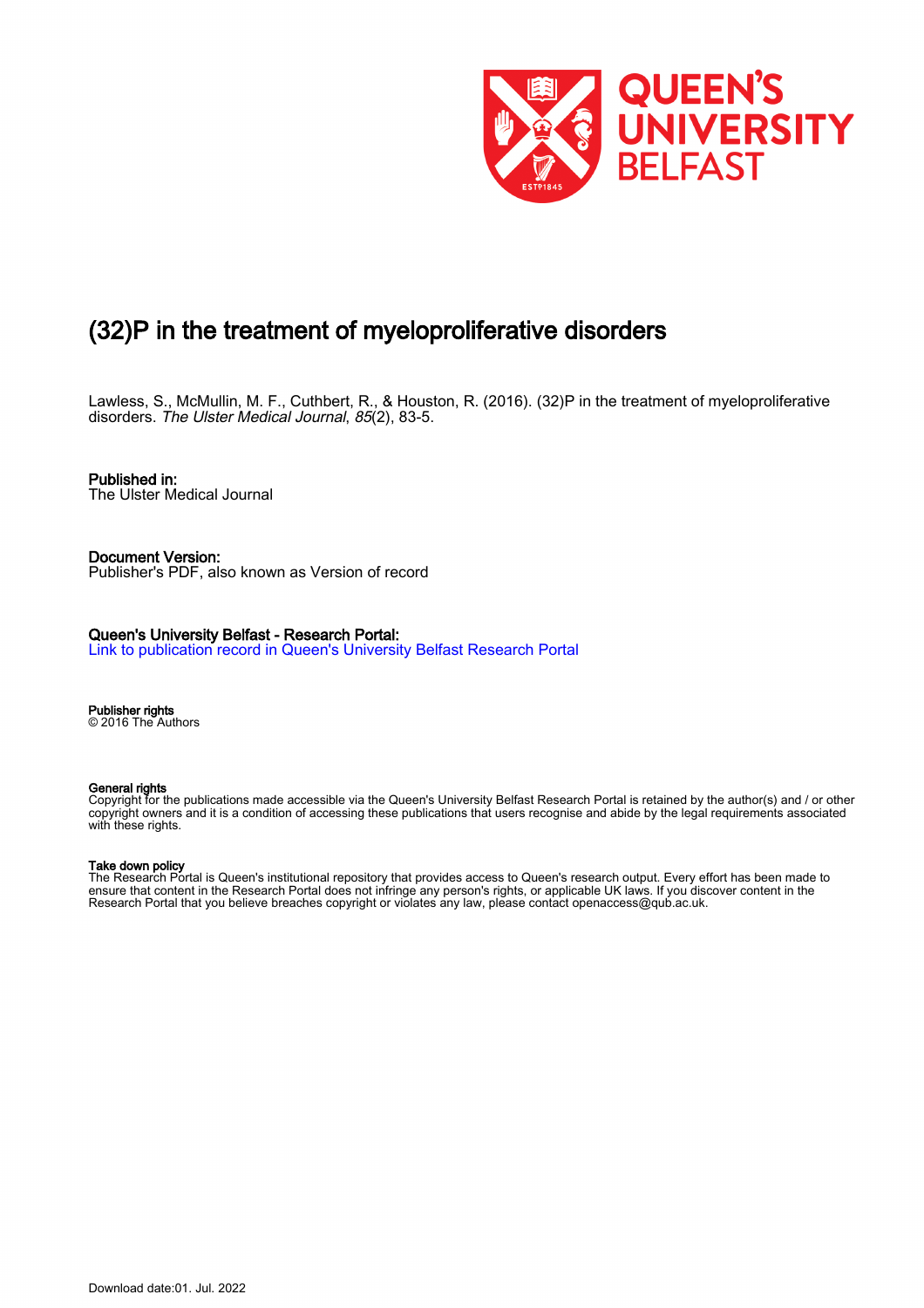# *Clinical Paper*

# <sup>32</sup>P in the treatment of myeloproliferative disorders

Sarah Lawless,<sup>1</sup> Mary Frances McMullin,<sup>1,2,3</sup> Robert Cuthbert,<sup>1</sup> Russell Houston<sup>1,3</sup>

Accepted: 7th December 2015 Provenance: externally peer-reviewed

### **ABSTRACT**

 $32P$  has been available for the treatment of myeloproliferative neoplasms (MPNs) for over seventy years. It was first used in 1938 by John H Lawrence in the treatment of polycythaemia and chronic leukaemias. With the introduction of agents such as hydroxycarbamide, interferon and anagrelide the role of 32P has been diminished. Today, Polycythaemia Rubra Vera (PRV) and Essential Thrombocythaemia (ET) remain the only myeloproliferative conditions in which 32P is indicated.

**Materials and Methods** We carried out a retrospective review of all patients who had received <sup>32</sup>P in Northern Ireland over a 24 year period. The time to successful response, duration of response, and associated complications were reviewed.

Results <sup>32</sup>P was successful in inducing remission in 90% of patients. This remission was sustained following one dose without the need for further therapy in 37% of cases. 47% required repeated doses. 26% required recommencement of alternative therapies. No cases of thrombosis, myelofibrosis or acute leukaemia were observed.

**Discussion** We conclude that 32P is a well-tolerated and efficacious treatment option in the elderly. We discuss our results compared with previous work in this area.  $^{32}P$  will continue to be offered to elderly patients in our practice.

**Keywords:** Polycythemia rubra vera, Essential Thrombocythemia, Radioactive phosphorous

# **32P IN THE TREATMENT OF MYELOPROLIFERATIVE DISORDERS**

 $32P$  has been available for the treatment of myeloproliferative neoplasms for over seventy years. It was first used in 1938 by John H Lawrence to treat polycythaemia and chronic leukaemias<sup>1,2</sup>. Concerns were however raised over its leukaemogenic potential. It has become a therapeutic modality of the past for chronic leukaemias and with the introduction of other agents such as hydroxycarbamide and interferon in polycythaemia and anagrelide in essential thrombocythaemia, the role of  $32P$  has been diminished. Today, polycythaemia rubra vera (PRV) and essential thrombocythaemia (ET) remain the only myeloproliferative conditions in which  $^{32}P$  is indicated<sup>3,4</sup>.

We carried out a retrospective review of all patients who had received 32P in Northern Ireland over a 24-year period.

All patients were under the care of a consultant haematologist. They were referred to a clinical oncologist to receive <sup>32</sup>P in a designated nuclear medicine unit. All patients received 185mq of 32P.

# **METHODS**

 All patients who received 32P were under the care of a clinical oncologist. A database with records of all patients treated with <sup>32</sup>P since 1988 is kept within the nuclear medicine unit of the Northern Ireland Cancer Centre and this was used to identify patients.

Patient characteristics were reviewed including age, diagnosis and previous treatments.

Response was defined as return of blood counts to normal (HCT <0.45 platelets <450x10 $\degree$ /l). The time to successful response was reviewed along with the duration of response. Length of follow up was recorded and whether or not  $32P$  was required again. Case notes were reviewed for any signs of complications from 32P.

### **RESULTS**

A total of nineteen patients were identified as having received <sup>32</sup>P over a 24-year period (1988-2012). Eight men and eleven women were included. Of these 15 subjects suffered from ET and 4 from PRV.

The median age at the first dose of  $32P$  was 80 years with ages ranging from 68 to 90 years at first dose.

All patients had received treatment with hydroxycarbamide prior to referral for 32P. This was generally stopped due to the development of leg ulcers or anaemia. Of the PRV patients busulfan had also been used in one patient. Myelobromol

E-mail: sarahh.lawless@belfasttrust.hscni.net

Correspondence to Dr Sarah Lawless

<sup>1.</sup> Department of Haematology, Belfast City Hospital, Belfast N. Ireland. <sup>2</sup>Queen's University Belfast, N. Ireland. <sup>3.</sup> Centre for Cancer Research and Cell Biology, Queen's University, Belfast, N. Ireland.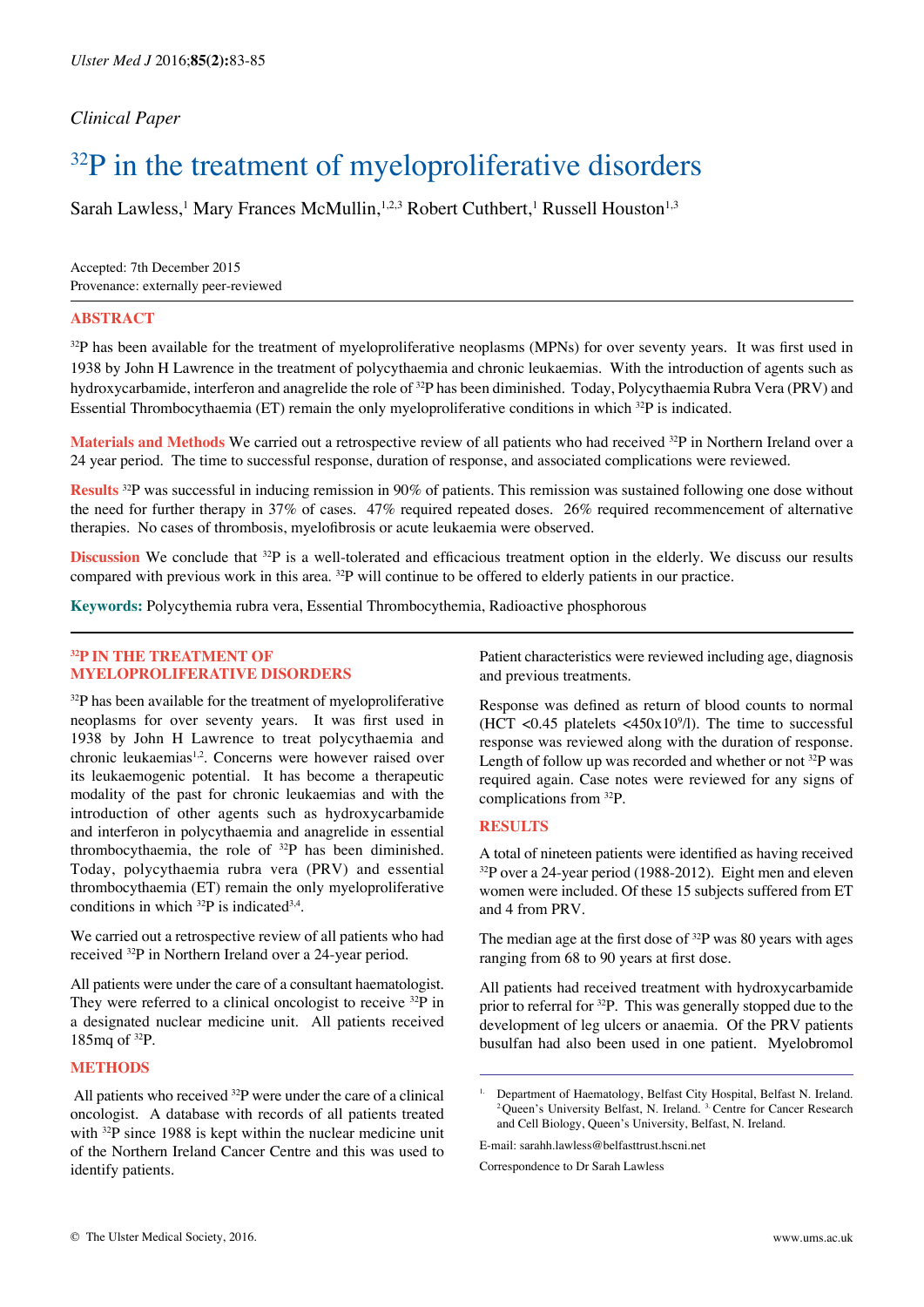had also been used in one patient and all four had received venesection as a means of controlling haematocrit prior to referral for 32P. Of the patients with ET, anagrelide had been used in three patients and myelobrommol had also been used in three patients. Two patients, one with ET and one with PRV, had both previously been treated with vorinostat within a clinical trial. (Figure 1)

|                                            | Polycythemia<br>rubra vera | <b>Essential</b><br>Thrombocythemia |
|--------------------------------------------|----------------------------|-------------------------------------|
| <b>Hydroxycarbamide</b>                    | $\mathcal{A}$              | 15                                  |
| Anagrelide                                 | o                          | 3                                   |
| <b>Busulfan</b><br><b>THE MANUFACTURER</b> | г                          | o                                   |
| Myclobromol                                | r.                         | 3                                   |
| <b>Vorinostat</b>                          |                            |                                     |
| Venesection                                | 4.                         | $\theta$                            |

**Fig 1.** *Previous treatments prior to 32P.* 

<sup>32</sup>P was successful in reducing counts to acceptable levels in all but 2 patients (89% response rate).

Time to response varied between 3 weeks to 8 weeks with a median time to response being five weeks.

Seven patients (37%) required only one dose of  $^{32}P$  to achieve a successful response which, to date has been sustained. These patients have not required any further treatment. The longest duration of response to date in this group is 156 weeks.

However not all patients had a sustained response. In those that went on to relapse, the duration of response varied between 4 weeks to 20 weeks with the median response being 18 weeks. Eight of these patients went on to receive further  $32P$ . Therefore  $32P$  was given more than once in a total of 9 patients with 6 receiving it twice, 2 receiving it three times and one patient receiving it four times. Five patients (26%) required recommencement of alternative therapies.

Length of follow up varied from 7 months to 24 years, with a median follow up of 21 months.

None of the patients in this review who received <sup>32</sup>P experienced any adverse haematological effects, in particular there were no cases of myelofibrosis, thrombosis or progression to leukaemia. One patient was later diagnosed with renal cell carcinoma. No other carcinomas were diagnosed post treatment.

## **DISCUSSION**

Myeloproliferative neoplasms (MPN) are a heterogeneous group of disorders characterized by cellular proliferation of one or more haematologic cell lines in the peripheral blood<sup>5</sup>. They were first recognised by William Dameshek in 1951 and include polycythaemia rubra vera (PRV) and essential thrombocythaemia  $(ET)^5$ .

<sup>32</sup>P offers an alternative treatment option. It was first used in 1938 by John H Lawrence for the treatment of polycythaemia and chronic leukaemias<sup>1</sup>. It is a pure beta emitter with a half-

life of 14.3 days and is administered as an injection<sup>2</sup>. It was initially recognised through preliminary work in mice that a large proportion of the injected dose became rapidly localised within the bone marrow and a few days later in bone with smaller quantities seen in the liver, spleen and lymph nodes<sup>6</sup>. It acts by incorporation of the 32P orthophosphate into the nuclei of rapidly proliferating and protein synthesising cells. It is also taken up by the hydroxyapatite moiety of bone crystals in cortical bone. Radiation protection for staff from a pure beta emitter is straightforward.

PRV is the most extensively studied of the MPNs treated with 32P2 . Following Lawrence's work in 1939, the most effective treatment of PRV included phlebotomies combined with <sup>32</sup>P<sup>5</sup>. Concern was however raised in 1948 that patients treated with <sup>32</sup>P may develop acute leukemia<sup>2</sup>.

The Polycythaemia Vera Study Group (PVSG) was organized in 1967 to establish effective diagnostic criteria for polycythaemia rubra vera, to study the natural history of the disease and to define the optimal treatment<sup>7</sup>. Its first study compared 32P, chlorambucil and phlebotomy in 431 patients in a randomised trial<sup> $2,5,7$ </sup>. It was found that patients treated with chlorambucil carried an excessive risk of acute leukaemia, and therefore this arm was discontinued. Patients treated with phlebotomy alone showed a higher incidence of thrombosis in the first  $3$  years of treatment<sup>5</sup>. After  $3$  to  $5$  years of study, a considerable number of patients treated with 32P or chlorambucil developed acute leukaemia, lymphoma and carcinomas of the gastrointestinal tract and skin, compared with those treated with phlebotomy alone<sup>5</sup>. Therefore, patients treated with phlebotomy alone had a better overall median survival of 13.9 years than patients treated with chlorambucil (8.9 years) or  $^{32}P$  (11.8 years)<sup>5,7</sup>.

However, rates of acute leukaemia of up to 14% in PRV patients have been reported, which may imply that acute leukaemia is the natural progression for some patients with PRV<sup>3</sup>. The incidence in randomised trials after  $32P$  alone is 2.5% to  $15\%$ <sup>3</sup>.

The effectiveness of 32P was also demonstrated by Balan *et al* who examined its use in 259 patients with PRV and ET over a 15 year period<sup>8</sup>. They found normalisation of counts in 50% patients after a single administration and in 73% after two treatments. With regards to complications; 5.5% developed myelofibrosis, 7.6% developed leukaemia, while other cancers were found in 9% of cases<sup>8</sup>.

Randi *et al* also looked specifically at haematological complications post  $^{32}P$  therapy<sup>9</sup>. Their review included 230 patients with MPNs. None of the patients with ET developed haematological complications. Of the PRV patients, 17% developed complications. Sixty percent of these were classified as minor complications such as transient anaemia or thrombocytopenia. Only 7% had major complications with acute leukaemia developing in 5%.

The use of <sup>32</sup>P alone or in combination with hydroxycarbamide has also been examined. Najean *et al* randomised 461 patients over the age of 65 to receive hydroxycarbamide or